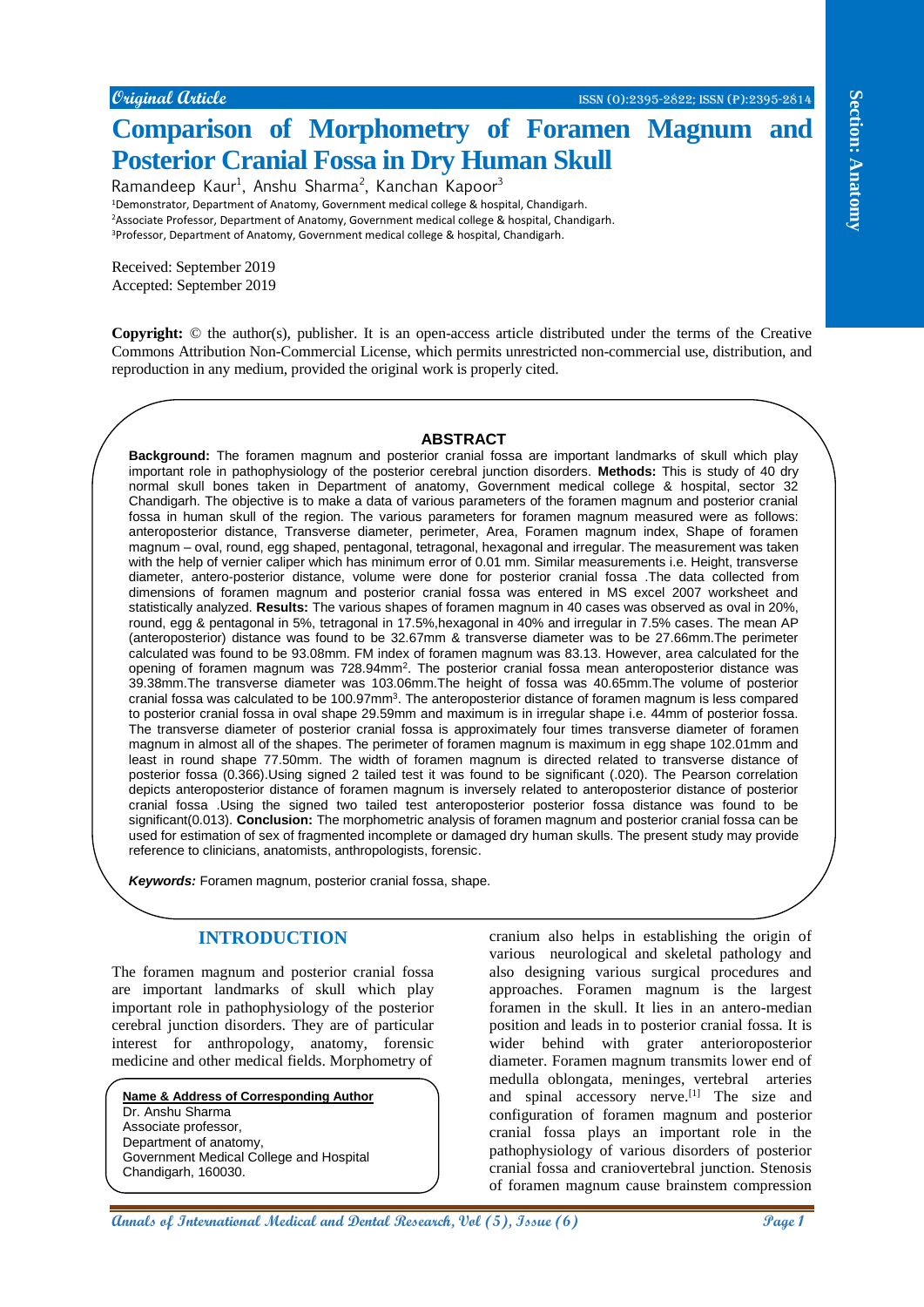#### **Kaur et al; Comparison of morphometry of Foramen Magnum and Posterior cranial fossa**

manifested by respiratory complications, lower cranial nerve dysfunction, upper and lower extremity paresis, hypotonia, hyper tonia, hyperflexia.<sup>[2-4]</sup> The changes in posterior cranial fossa with cerebellar herniation in children having Costello Syndrome and posterior fossa crowding. It is rare genetic disorder associated with germ line mutations in the proto-oncogene HRAS.<sup>[5-7]</sup> Foramen magnum and occipital bone are specific for particular population .From the qualitative and quantitative point of view ,features and morphometry of foramen magnum & occipital bone, when used are good indicators for the diagnosis of sex.[8]

Configuration and size of foramen magnum play an important role in the pathophysiology of various disorders of craniovertebral junction. Thus a fundamental knowledge of normal anatomy and basic craniometric measurements for assessing craniovertebral relations is important to clinicians who diagnose disorders affecting region or to the surgeons who operates on this anatomy. A fundamental knowledge of normal anatomy and morphometry of foramen magnum and posterior cranial fossa is important to clinicians for diagnosis and treatment.

# **MATERIALS AND METHODS**



**Figure 1: Parameter of Foramen magnum (APdanteroposterior distance, Tr d-Transverse distance)**

For the present study forty dry adult skull bones were taken in Department of anatomy, Government medical college & hospital, sector 32 Chandigarh. The skull with broken base and deformed shape was not included. The sex and origin of the skull could not be ascertained as some skulls were part of the skeleton bought from market. The objective is to make a data of various parameters of the foramen magnum and posterior cranial fossa in human skull of the region. The various parameters for foramen magnum measured were as follows: Sagittal diameter (anteroposterior) from basion to opisthion; Transverse diameter (TD) (side to side) maximum diameter in transverse plane; Perimeter length of the periphery of foramen magnum; Area of foramen magnum -  $1/4 \times \pi \times Td \times APd$ ; Foramen magnum index - (Td/AP d) ×100; Shape of foramen magnum – oval, round, egg shaped, pentagonal, tetragonal, hexagonal and irregular.

The measurement was taken with the help of vernier caliper which has minimum error of 0.01 mm. The perimeter was taken with the help of thread which was later measured with the calipers. All the measurements were taken twice and average was recorded. [Figure 1]

Next the parameters for posterior cranial fossa were measured as follows: Height: Anterior midpoint of dorsum sellae to basion; Anteroposterior distance: Posterior internal occipital protuberance to opisthion ;Transverse diameter: maximum distance along upper margins of groove for transverse sinus. Volume of posterior cranial fossa was measured by closing all the openings of posterior fossa and chana (gram) dal was put in it. Later dal was transferred to measuring cylinder to note the volume. [Figure 2] The process was repeated to cross check the accuracy of measurements.

The data collected from dimensions of foramen magnum and posterior cranial fossa was entered in MS excel 2007 worksheet and statistically analyzed.



**Figure 2: Parameters of Posterior cranial fossa (Htheight, Trd- transverse distance, APd-anteroposterior distance)**

#### **RESULTS**

The various shapes of foramen magnum in 40 cases was observed as oval in 20%,round ,egg & pentagonal in 5%, tetragonal in 17.5%, hexagonal in 40% and irregular in 7.5% cases. Various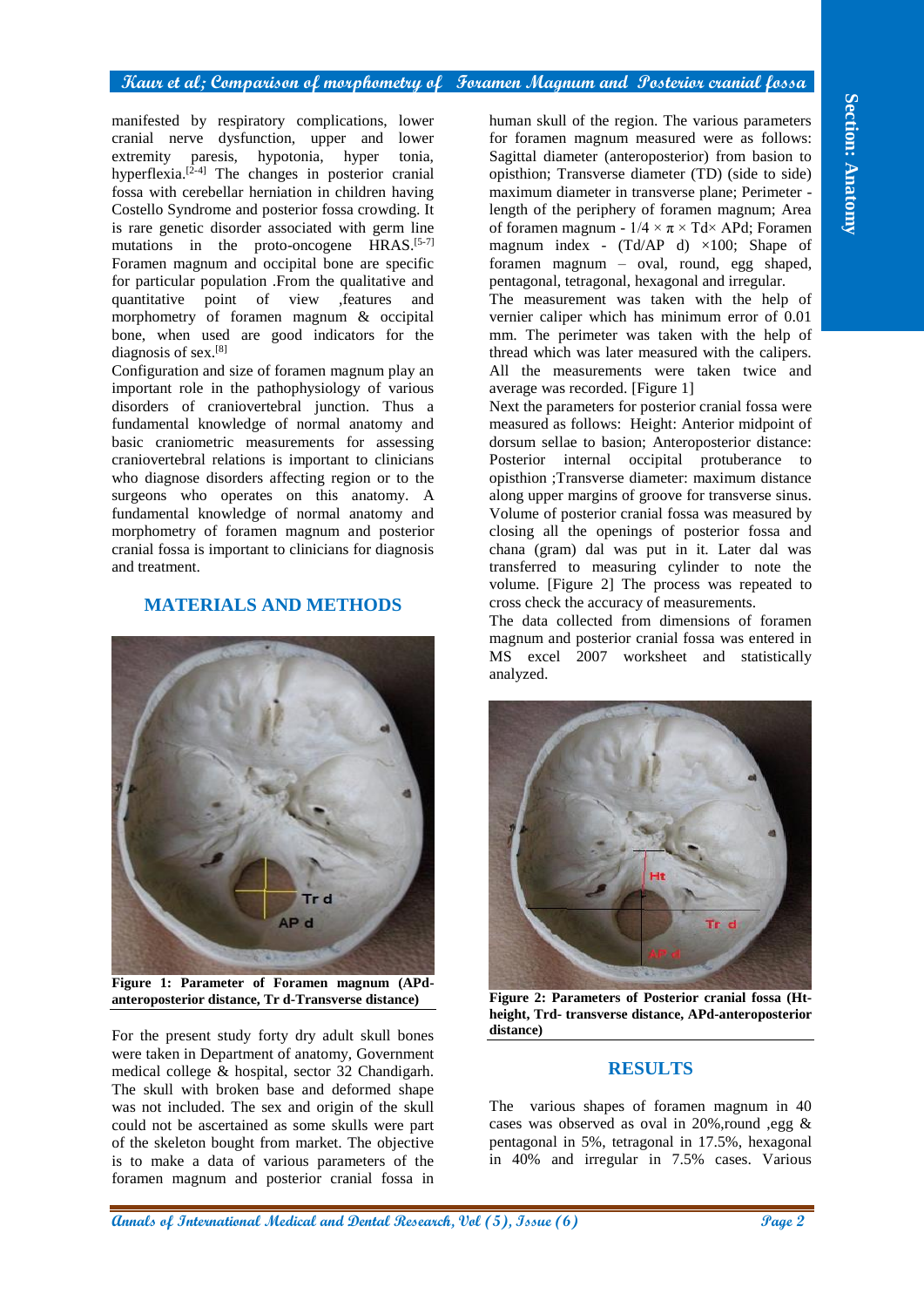## **Kaur et al; Comparison of morphometry of Foramen Magnum and Posterior cranial fossa**

| Table 1: Foramen magnum parameters |             |                              |                          |  |  |  |
|------------------------------------|-------------|------------------------------|--------------------------|--|--|--|
| <b>Parameters</b>                  | <b>Mean</b> | <b>Standard</b><br>deviation | <b>Standard</b><br>error |  |  |  |
| AP                                 | 32.67       | 6.008                        | 0.94                     |  |  |  |
| Transverse<br>diameter             | 27.66       | 4.809                        | 0.76                     |  |  |  |
| Perimeter                          | 93.08       | 22.45                        | 3.55                     |  |  |  |
| FM index                           | 83.13       | 15.61                        | 2.46                     |  |  |  |
| Area                               | 728.94      | 147.15                       | 23.26                    |  |  |  |

| <b>Table 2: Posterior Cranial fossa parameters</b> |        |                              |                          |  |  |  |
|----------------------------------------------------|--------|------------------------------|--------------------------|--|--|--|
| <b>Parameters</b>                                  | Mean   | <b>Standard</b><br>deviation | <b>Standard</b><br>error |  |  |  |
| ΑP                                                 | 39.38  | 4.71                         | 0.74                     |  |  |  |
| Transverse                                         | 103.06 | 5.68                         | 0.92                     |  |  |  |
| Height                                             | 40.65  | 5.83                         | 0.89                     |  |  |  |
| Volume                                             | 100.97 | 15.14                        | 2.39                     |  |  |  |

| calculated as shown in [Table 1].                                                                                                                                                                                            |                          | parameters in regard to Foramen magnum was |                 |                                                                                          | Table 2: Posterior Cranial fossa parameters                                                                                                                                                              |                 |                 |                                                          |
|------------------------------------------------------------------------------------------------------------------------------------------------------------------------------------------------------------------------------|--------------------------|--------------------------------------------|-----------------|------------------------------------------------------------------------------------------|----------------------------------------------------------------------------------------------------------------------------------------------------------------------------------------------------------|-----------------|-----------------|----------------------------------------------------------|
|                                                                                                                                                                                                                              |                          |                                            |                 |                                                                                          | <b>Parameters</b>                                                                                                                                                                                        | Mean            | <b>Standard</b> | <b>Standard</b>                                          |
|                                                                                                                                                                                                                              |                          |                                            |                 |                                                                                          |                                                                                                                                                                                                          |                 | deviation       | error                                                    |
| Table 1: Foramen magnum parameters                                                                                                                                                                                           |                          |                                            |                 |                                                                                          | AP<br>Transverse                                                                                                                                                                                         | 39.38<br>103.06 | 4.71<br>5.68    | 0.74<br>0.92                                             |
| <b>Parameters</b>                                                                                                                                                                                                            | Mean                     | <b>Standard</b>                            |                 | <b>Standard</b>                                                                          | Height                                                                                                                                                                                                   | 40.65           | 5.83            | 0.89                                                     |
| AP                                                                                                                                                                                                                           |                          | deviation                                  | error           |                                                                                          | Volume                                                                                                                                                                                                   | 100.97          | 15.14           | 2.39                                                     |
| Transverse                                                                                                                                                                                                                   | 32.67<br>27.66           | 6.008<br>4.809                             | 0.94<br>0.76    |                                                                                          |                                                                                                                                                                                                          |                 |                 |                                                          |
| diameter                                                                                                                                                                                                                     |                          |                                            |                 |                                                                                          | The posterior cranial fossa mean anteroposterior                                                                                                                                                         |                 |                 |                                                          |
| Perimeter                                                                                                                                                                                                                    | 93.08                    | 22.45                                      | 3.55            |                                                                                          | distance was 39.38mm. The transverse diameter                                                                                                                                                            |                 |                 |                                                          |
| FM index                                                                                                                                                                                                                     | 83.13                    | 15.61                                      | 2.46            |                                                                                          | mean was 103.06mm with standard deviation                                                                                                                                                                |                 |                 |                                                          |
| Area                                                                                                                                                                                                                         | 728.94                   | 147.15                                     | 23.26           |                                                                                          | 5.68. The height of fossa was 40.65mm. The volume                                                                                                                                                        |                 |                 |                                                          |
|                                                                                                                                                                                                                              |                          |                                            |                 |                                                                                          | of posterior cranial fossa was calculated to be                                                                                                                                                          |                 |                 |                                                          |
| The mean anteroposterior (AP) distance was found                                                                                                                                                                             |                          |                                            |                 |                                                                                          | 100.97mm <sup>3</sup> with standard deviation of 15.14,                                                                                                                                                  |                 |                 |                                                          |
| to be 32.67mm & transverse diameter was to be                                                                                                                                                                                |                          |                                            |                 |                                                                                          | Standard error of 2.39.                                                                                                                                                                                  |                 |                 |                                                          |
| 27.66mm. The perimeter calculated was found to be                                                                                                                                                                            |                          |                                            |                 |                                                                                          | From above given table $1 \& 2$ comparing foramen                                                                                                                                                        |                 |                 |                                                          |
| 93.08mm with standard deviation of 22.45. FM                                                                                                                                                                                 |                          |                                            |                 |                                                                                          | magnum and posterior cranial fossa the AP &                                                                                                                                                              |                 |                 |                                                          |
| index of foramen magnum was 83.13 with standard                                                                                                                                                                              |                          |                                            |                 |                                                                                          | Transverse distance was more for posterior cranial                                                                                                                                                       |                 |                 |                                                          |
| deviation of 15.61. However, area calculated for                                                                                                                                                                             |                          |                                            |                 |                                                                                          | fossa.                                                                                                                                                                                                   |                 |                 |                                                          |
| the opening of foramen magnum was 728.94mm <sup>2</sup> .                                                                                                                                                                    |                          |                                            |                 |                                                                                          |                                                                                                                                                                                                          |                 |                 |                                                          |
|                                                                                                                                                                                                                              |                          |                                            |                 |                                                                                          |                                                                                                                                                                                                          |                 |                 |                                                          |
| <b>Shape</b>                                                                                                                                                                                                                 |                          | AP                                         |                 | Table 3: Parameters according to different shapes of foramen magnum<br><b>Transverse</b> | Perimeter                                                                                                                                                                                                |                 | <b>FM</b> index |                                                          |
| Oval $(8)$                                                                                                                                                                                                                   |                          | 29.59                                      |                 | 23.50                                                                                    | 86.49                                                                                                                                                                                                    | 69.98           |                 | Area<br>623.47                                           |
| Round(2)                                                                                                                                                                                                                     |                          | 33.11                                      |                 | 27.37                                                                                    | 90.27                                                                                                                                                                                                    | 84.65           |                 | 716.40                                                   |
| Egg(2)                                                                                                                                                                                                                       |                          | 35.22                                      |                 | 27.26                                                                                    | 102.01                                                                                                                                                                                                   | 77.39           |                 | 755.37                                                   |
| Pentagonal(2)                                                                                                                                                                                                                |                          | 31.30                                      |                 | 27.79                                                                                    | 90.51                                                                                                                                                                                                    | 88.98           |                 | 683.50                                                   |
| Tetragonal(7)                                                                                                                                                                                                                |                          | 34.00                                      |                 | 29.13                                                                                    | 100.41                                                                                                                                                                                                   | 85.62           |                 | 777.64                                                   |
| Hexagonal(16)                                                                                                                                                                                                                |                          | 33.56                                      |                 | 28.92                                                                                    | 91.80                                                                                                                                                                                                    | 86.62           |                 | 764.05                                                   |
| Irregular(3)<br>Total(40)                                                                                                                                                                                                    |                          | 32.01<br>32.67                             |                 | 29.01<br>27.66                                                                           | 98.09<br>93.08                                                                                                                                                                                           | 92.01<br>83.13  |                 | 730.37<br>728.94                                         |
| shape to be 29.13mm which ranged from 23.50-                                                                                                                                                                                 |                          | 29.13mm. The perimeter was maximum in egg  |                 |                                                                                          | posterior cranial fossa was maximum in hexagonal<br>shape 41.83mm ranging from 35.02-41.83mm. The<br>posterior cranial fossa volume was found maximum                                                    |                 |                 |                                                          |
| shape that is to be 102.01mm ranged from 86.49-<br>102.01mm.The FM index was maximum in<br>pentagonal shape i.e 88.98mm ranged from 69.98-<br>92.01mm.The area was maximum in tetragonal<br>shape<br>777.64mm <sup>2</sup> . | $777.64$ mm <sup>2</sup> | ranging                                    | from            | 623.47-                                                                                  | posterior cranial fossa ranges from 77.50-<br>$111.50$ mm <sup>3</sup> . The volume is maximum in pentagonal<br>shape with $111.50$ mm <sup>3</sup> and minimum in round<br>shape $77.50 \text{ mm}^3$ . |                 |                 |                                                          |
|                                                                                                                                                                                                                              |                          |                                            |                 |                                                                                          | The Anteroposterior distance of foramen magnum<br>is less compared to posterior cranial fossa in oval                                                                                                    |                 |                 | in pentagonal shape 111.50mm <sup>3</sup> .The volume of |
|                                                                                                                                                                                                                              |                          |                                            |                 |                                                                                          | shape 29.59mm and maximum is in irregular shape                                                                                                                                                          |                 |                 |                                                          |
|                                                                                                                                                                                                                              | AP<br>38.82              | <b>Transverse</b><br>99.49                 | Height<br>40.05 | <b>PCFV</b><br>99.37                                                                     | i.e. 44mm of posterior fossa. The transverse                                                                                                                                                             |                 |                 |                                                          |
| Table 4: Parameters of Posterior cranial fossa<br>according to different shapes.<br><b>Shape</b><br>Oval $(8)$<br>Round(2)                                                                                                   | 32.79                    | 100.47                                     | 35.02           | 77.50                                                                                    | diameter of posterior cranial fossa is approximately                                                                                                                                                     |                 |                 |                                                          |
|                                                                                                                                                                                                                              | 39.15                    | 103.11                                     | 40.72           | 107.50                                                                                   | three times transverse diameter of foramen                                                                                                                                                               |                 |                 |                                                          |
|                                                                                                                                                                                                                              | 40.61                    | 97.29                                      | 40.85           | 111.50                                                                                   | magnum in almost all of the shapes. The transverse                                                                                                                                                       |                 |                 |                                                          |
| Egg(2)<br>Pentagonal(2)<br>Tetragonal(7)                                                                                                                                                                                     | 40.34                    | 106.38                                     | 41.58           | 106.78                                                                                   | diameter in foramen magnum i.e. Egg shape was                                                                                                                                                            |                 |                 |                                                          |
|                                                                                                                                                                                                                              | 39.07                    | 103.83                                     | 41.83           | 101.84                                                                                   | found to be 27.26mm and in posterior cranial fossa                                                                                                                                                       |                 |                 |                                                          |
| Hexagonal(16)<br>Irregular(3)<br>Total(40)                                                                                                                                                                                   | 44.00<br>39.38           | 106.34<br>103.06                           | 37.36<br>40.65  | 91.33<br>100.97                                                                          | was 103.11mm, almost three times greater than<br>foramen magnum. The perimeter of foramen                                                                                                                |                 |                 |                                                          |

|                                |  | Table 4: Parameters of Posterior cranial fossa |  |  |  |  |  |
|--------------------------------|--|------------------------------------------------|--|--|--|--|--|
| according to different shapes. |  |                                                |  |  |  |  |  |

| - - -           |       |                   |        |             |  |  |  |
|-----------------|-------|-------------------|--------|-------------|--|--|--|
| <b>Shape</b>    | АP    | <b>Transverse</b> | Height | <b>PCFV</b> |  |  |  |
| Oval $(8)$      | 38.82 | 99.49             | 40.05  | 99.37       |  |  |  |
| Round(2)        | 32.79 | 100.47            | 35.02  | 77.50       |  |  |  |
| Egg(2)          | 39.15 | 103.11            | 40.72  | 107.50      |  |  |  |
| Pentagonal(2)   | 40.61 | 97.29             | 40.85  | 111.50      |  |  |  |
| Tetragonal(7)   | 40.34 | 106.38            | 41.58  | 106.78      |  |  |  |
| Hexagonal(16)   | 39.07 | 103.83            | 41.83  | 101.84      |  |  |  |
| Irregular $(3)$ | 44.00 | 106.34            | 37.36  | 91.33       |  |  |  |
| Total(40)       | 39.38 | 103.06            | 40.65  | 100.97      |  |  |  |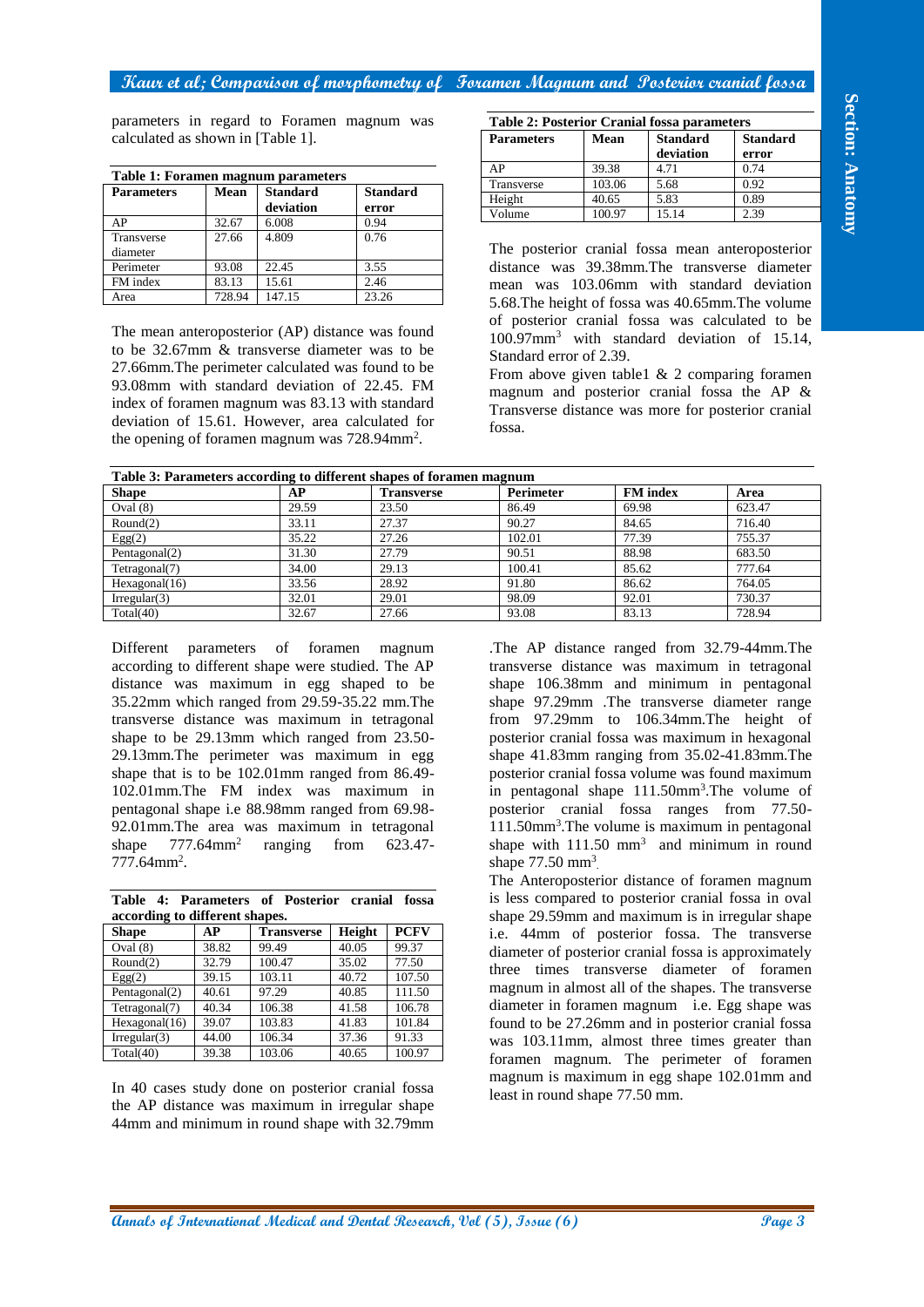| Table 5: Comparison of FM & PCF parameters. |       |         |            |             |                     |             |  |
|---------------------------------------------|-------|---------|------------|-------------|---------------------|-------------|--|
| <b>Shape</b>                                | FM    | PCF(AP) | FM(Trans.) | PCF(Trans.) | <b>Perimeter FM</b> | <b>PCFV</b> |  |
|                                             | (AP)  |         |            |             |                     |             |  |
| Oval                                        | 29.59 | 38.82   | 23.50      | 99.49       | 86.49               | 99.37       |  |
| Round                                       | 33.11 | 32.79   | 27.37      | 100.47      | 90.27               | 77.50       |  |
| Egg                                         | 35.22 | 39.15   | 27.26      | 103.11      | 102.01              | 107.50      |  |
| Pentagonal                                  | 31.30 | 40.61   | 27.79      | 97.29       | 90.51               | 111.50      |  |
| Tetragonal                                  | 34.0  | 40.34   | 29.13      | 106.38      | 100.41              | 106.78      |  |
| Hexagonal                                   | 33.56 | 39.07   | 28.92      | 103.83      | 91.80               | 101.84      |  |
| Irregular                                   | 32.01 | 44.0    | 29.01      | 106.34      | 98.09               | 91.33       |  |

The correlation between width of foramen magnum and transverse posterior cranial fossa distance was calculated .The width of foramen magnum is directed related to transverse distance of posterior fossa (0.366). Using signed 2 tailed test it was found to be significant (.020). The pearson correlation depicts anteroposterior distance of foramen magnum is inversely related to anteroposterior distance of posterior cranial fossa .Using the signed two tailed test anteroposterior posterior fossa distance was found to be significant (0.013).

# **DISCUSSION**

**Take 2.6 organization (and 2.6 organization**  $\frac{1}{2}$  **And**  $\frac{1}{2}$  **And**  $\frac{1}{2}$  **Page 4 And**  $\frac{1}{2}$  **And**  $\frac{1}{2}$  **And**  $\frac{1}{2}$  **And**  $\frac{1}{2}$  **And**  $\frac{1}{2}$  **And**  $\frac{1}{2}$  **Bag**  $\frac{1}{2}$  **Bag \frac{1}{2** The knowledge of anatomy of foramen magnum & posterior cranial fossa and normal range is important in the proper planning of management. There are normal variations amongst various races, gender, geographical, religion and genetic factors. Various pathological conditions of PCF,axial tumors like medulloblastoma, cerebello pontine angle tumors, aneurysms of vessesls of the posterior fossa, arterio-venous malformations, cranial nerve lesions, and the craniovertebral junction abnormalities like Arnold –Chiari malformations are quite common. A knowledge of PCF and FM including its normal dimensions and extent is essential clinically for accurate radiological diagnosis and in proper planning of various surgical interventions. The present study is concerned with measurements of FM and PCF on dry skull which would provide a baseline data for the surgeons.

The length of foramen magnum which is 32.67mm is greater than the transverse diameter 27.66mm.It reveals that anteroposterior diameter is more than transverse diameter. Berge and Bergmann10 found average sagittal diameter of 34mm and transverse diameter of 29mm.Muthukumar et al. [11] found for sagittal diameter of 33.3mm and for transverse diameter of 27.9mm. Tubs et al.<sup>[12]</sup> found anteroposterior diameter to be 31mm and transverse 27mm. The present study anteroposterior diameter and transverse was similar to that of Tubs study.

Sharma et al,<sup>[13]</sup> found mean anteroposterior diameter and transverse diameter to be 47.70mm & 40.80mm. The mean area of foramen magnum in present study was found to be 728.94 mm<sup>2</sup> and foramen magnum index was 83.13. As per result of Sharma et al mean area was of foramen magnum was  $970.5$ mm<sup>2</sup>. Burdan et al,<sup>[14]</sup> 2012 reported the area of foramen magnum was 877.4mm2 with foramen magnum index of 89.34. Teixera found area to be 963.73mm<sup>2</sup> whereas Gunay and Altinkok found area of foramen magnum to be 909.91mm<sup>2</sup> . [15,16]

The foramen magnum and adjacent structures are preserved by the muscle attachment to the area. It suggests that male skull with larger skeletal muscles have a wider foramen magnum surface area than females. There exists a wide variability among genders in different studies due to different methods of investigation on dry skulls or CT scans. [17]

The height of posterior cranial fossa in present study was found to be 40.65mm.

In the study conducted by Prabhuraman K the mean volume of posterior cranial fossa on MRI was 239 + 17cc whereas in the 44 control participants the average volume was 274+ 23cc. [18] The volume of posterior cranial fossa was significantly smaller in patients with a Chiari malformation as compared with normal controls  $(p<0.001)$ . The mean volume of posterior cranial fossa in dry skull bones was found to be  $100.97$ mm<sup>3</sup>. Kanodia et al, [19] reported that the mean posterior fossa height was 3.01cm in dry skull and 3.52cm in CT scans. Kanodia et al used both the formula abc/2 and a built in software to calculate PFV. They have reported that PFV was 122.49cm3 in the dry skull and 157.88cm3 in CT scans. In present study conducted on dry skull bones by filling method the volume of posterior fossa was to be100.97cm3.

Morphometric and volumetric studies are useful tools in increasing of pathophysiological conditions. It could influence the natural history of patients with Chiari malformation as well as their prognosis after surgical treatment and could reduce risk of postoperative complications.

## **CONCLUSION**

The morphometric analysis of foramen magnum and posterior cranial fossa can be used for estimation of sex of fragmented incomplete or damaged dry human skulls. The present study may